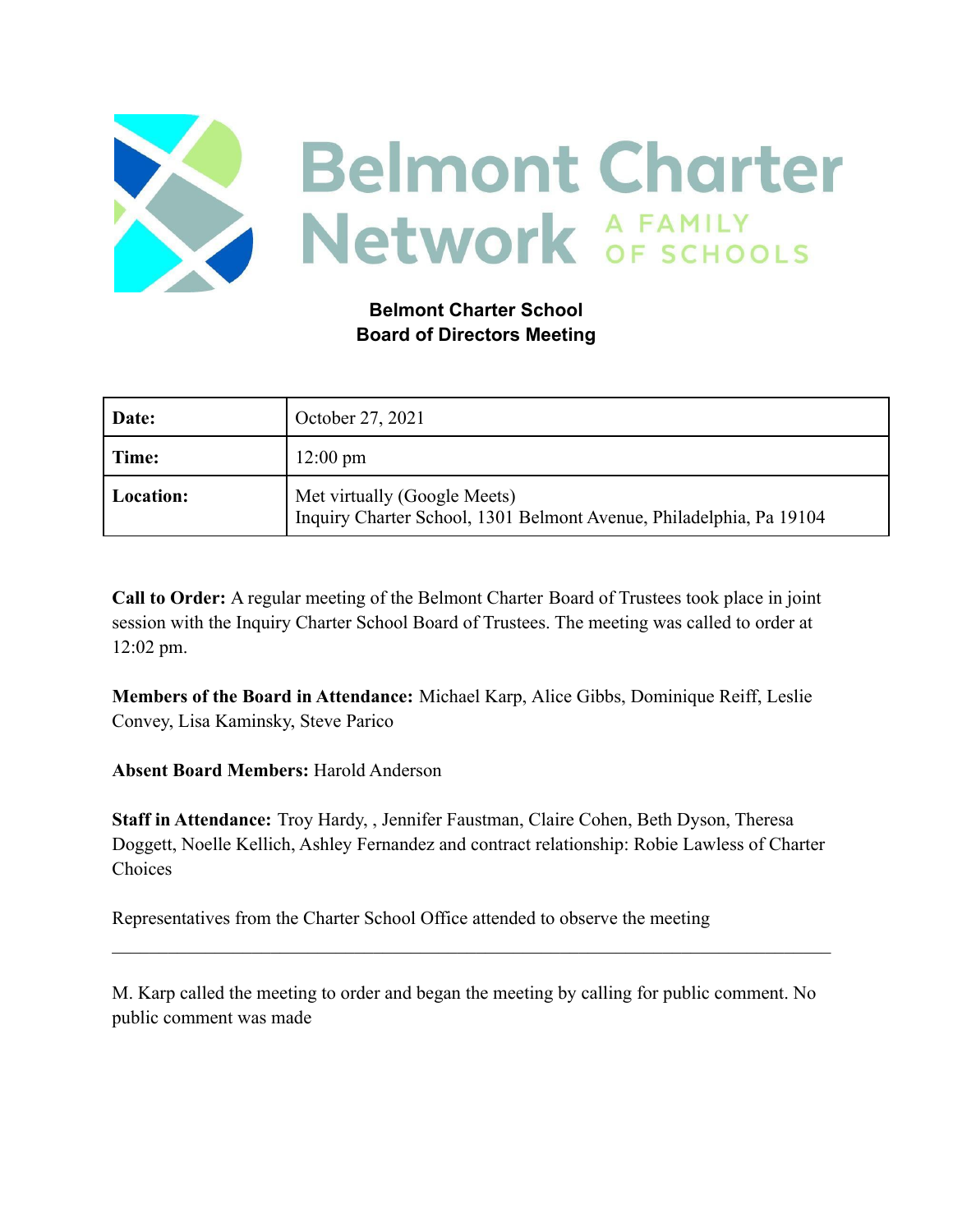**Chairman's remarks:** Mr Karp welcomed the Charter School Office representatives to the call to observe and recapped that we will expect a successful completion of our Charter Renewal in March of 2022.

Resolution 1: Board members reviewed the minutes from the previous meeting, June 2021 and made a motion to approve. Motion made by L. Convey and seconded by L. Kaminsky. Motion passed unanimously.

**CEO Report:** J. Faustman provided an overview of the challenges facing the schools including staff shortages, coverage issues, transportation issues, the potential SEPTA strike and community gun violence. The bright spot is we are learning a lot and are working on creating opportunities to mitigate these challenges leading to a stronger Belmont.

BCS enrollment is down 10% with a waitlist. Teams are working on enrolling students off the waitlist, systematically according to our policies.

The Truancy program run with CEA will be up and running by January 2022.

**COO report:** T. Doggett provided a health and safety update- successfully been open for 2 months. The Philadelphia Department of Public Health is now suggesting test-to-stay options for schools. BCS will be offering this option to keep students in schools and learning.

T. Doggett provided an update on ESSER funding which will focus on hiring more staff, using more strategies to help students learn.

Board member L. Convey asked if there was any chance we would not receive the ESSER funding. T. Doggett replied that it was our allotment.

**Financial Report:** T. Hardy provided a summary from the finance committee that met prior to the meeting. The summary is the schools are demonstrating a positive Q1 financials. The audit will be ready on time.

## **Action Items:**

**Resolution 2**: To adopt the vaccine policy. Motion by D. Reiff, seconded by S. Parico. Motion passed unanimously

**Resolution 3**: To accept the Emergency Instructional Time Template. Motion by D. Reiff, seconded by S. Parico. Motion passed unanimously